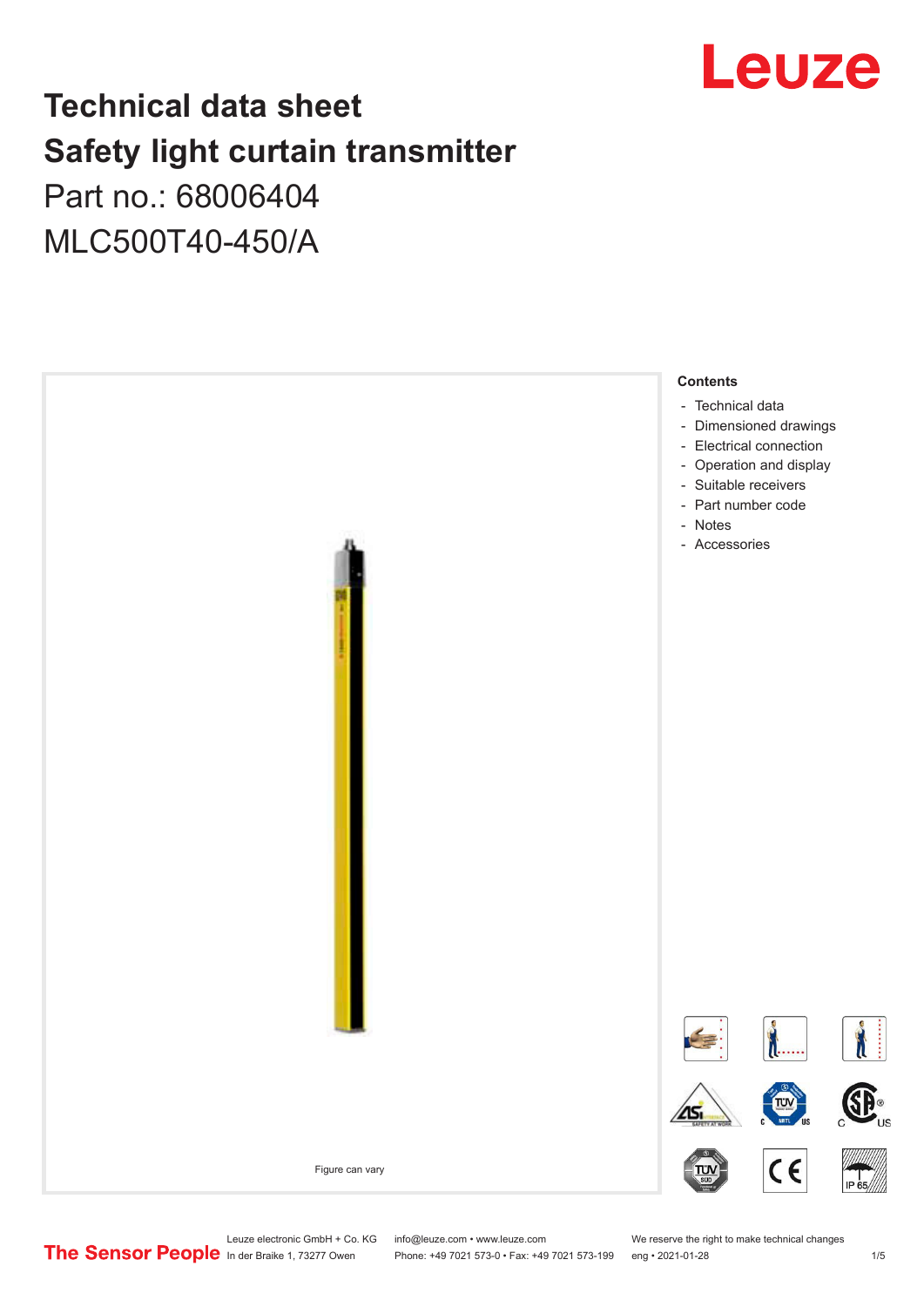# <span id="page-1-0"></span>**Technical data**

#### **Basic data**

| <b>Series</b> | <b>MLC 500</b>       |
|---------------|----------------------|
| Device type   | Transmitter          |
| Application   | Access quarding      |
|               | Danger zone guarding |
|               | Hand protection      |

#### **Characteristic parameters**

| <b>Type</b>          | 4. IEC/EN 61496          |
|----------------------|--------------------------|
| SIL                  | 3. IEC 61508             |
| <b>SILCL</b>         | 3. IEC/EN 62061          |
| Mission time $T_{M}$ | 20 years, EN ISO 13849-1 |

#### **Protective field data**

| Resolution              | 40 mm   |
|-------------------------|---------|
| Protective field height | 450 mm  |
| <b>Operating range</b>  | $020$ m |

#### **Optical data**

| Synchronization                 | Optical between transmitter and receiver |
|---------------------------------|------------------------------------------|
| Light source                    | LED. Infrared                            |
| <b>LED light wavelength</b>     | 940 nm                                   |
| <b>Transmitted-signal shape</b> | Pulsed                                   |

#### **Electrical data**

| <b>Protective circuit</b>                       | Overvoltage protection  |
|-------------------------------------------------|-------------------------|
|                                                 | Short circuit protected |
|                                                 |                         |
| Performance data                                |                         |
| Supply voltage U <sub>p</sub>                   | 26.531.6V               |
| <b>Current consumption from AS-i</b><br>circuit | 50 mA                   |
| Inputs                                          |                         |
| Number of digital switching inputs              | 1 Piece(s)              |
| <b>Switching inputs</b>                         |                         |

| <b>Type</b>                  | Digital switching input |
|------------------------------|-------------------------|
| Switching voltage high, min. | 18 V                    |
| Switching voltage low, max.  | 2.5V                    |
| Switching voltage, typ.      | 22.5V                   |
| Voltage type                 | DC.                     |

#### **Interface**

| ×<br>$\sim$<br>and the |
|------------------------|
|------------------------|

#### **AS-i Function** Process **AS-i profile** S-0.B.F **Slave address** 1..31 programmable, default=0 **Cycle time acc. to AS-i specifications** Max. 5 ms ms

#### **Connection**

**Number of connections** 1 Piece(s)

**AS-Interface Safety at Work** 

**Connection 1 Machine interface Type of connection Thread size** M12 **Material** Metal **No. of pins** 5 -pin **Cable properties Permissible conductor cross section, typ.** 0.25 mm² Length of connection cable, max. 100 m **Permissible cable resistance to load, max.** 200 Ω **Mechanical data Dimension (W x H x L)** 29 mm x 516 mm x 35.4 mm **Housing material Metal Metal Metal housing Aluminum Lens cover material Plastic / PMMA Material of end caps** Diecast zinc **Net weight** 600 g **Housing color** Yellow, RAL 1021 **Type of fastening** Groove mounting Mounting bracket Mounting on Device Column Swivel mount **Operation and display Type of display** LED **Number of LEDs** 2 Piece(s) **Environmental data** Ambient temperature, operation 0 ... 55 °C **Ambient temperature, storage** -30 ... 70 °C **Relative humidity (non-condensing)** 0 ... 95 % **Certifications Degree of protection** IP 65 **Protection class III Certifications** c CSA US c TÜV NRTL US TÜV Süd **US patents** US 6,418,546 B **Classification Customs tariff number** 85365019 **eCl@ss 5.1.4** 27272704 **eCl@ss 8.0** 27272704 **eCl@ss 9.0** 27272704 **eCl@ss 10.0** 27272704 **eCl@ss 11.0** 27272704 **ETIM 5.0** EC002549 **ETIM 6.0** EC002549 **ETIM 7.0** EC002549

# Leuze

Leuze electronic GmbH + Co. KG info@leuze.com • www.leuze.com We reserve the right to make technical changes<br>
The Sensor People in der Braike 1, 73277 Owen Phone: +49 7021 573-0 • Fax: +49 7021 573-199 eng • 2021-01-28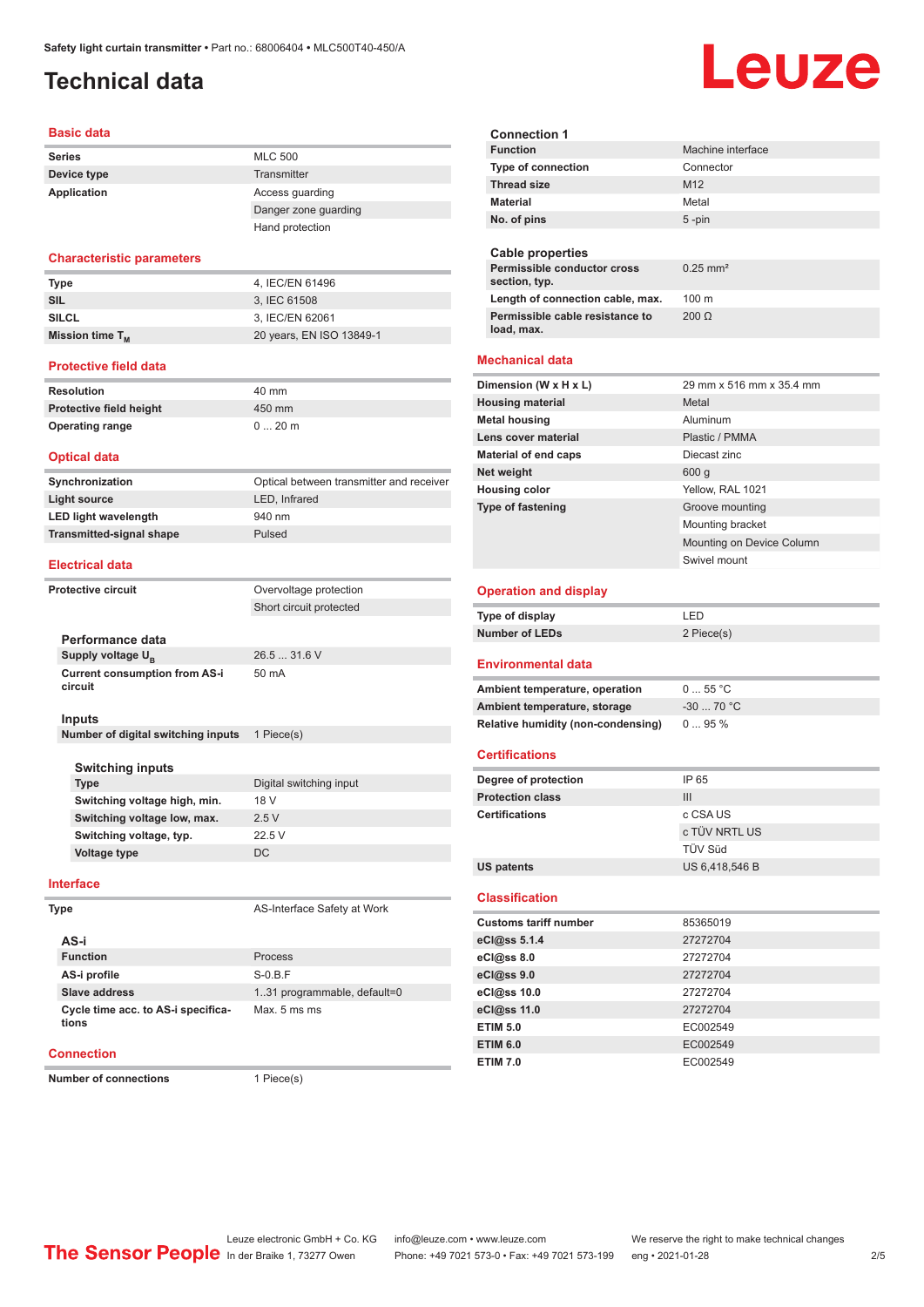# <span id="page-2-0"></span>**Dimensioned drawings**

Leuze

All dimensions in millimeters

### Calculation of the effective protective field height  $H_{PFE} = H_{PFN} + B + C$



- $H_{\text{PFN}}$  Nominal protective field height = 450 mm<br>A Total height = 516 mm
- Total height =  $516$  mm
- B 25 mm
- 
- R Effective protective field height  $H_{PFE}$  goes beyond the dimensions of the optics area to the outer borders of the circles labeled with R.

# **Electrical connection**

#### **Connection 1**

| <b>Function</b>    | Machine interface |
|--------------------|-------------------|
| Type of connection | Connector         |
| <b>Thread size</b> | M12               |
| <b>Type</b>        | Male              |
| <b>Material</b>    | Metal             |
| No. of pins        | $5$ -pin          |
| Encoding           | A-coded           |

#### **Pin Pin assignment 1** AS-i+ **2** n.c. **3** AS-i-**4** n.c. **5** n.c.



# **Operation and display**

| <b>LED</b> | <b>Display</b>          | <b>Meaning</b>      |
|------------|-------------------------|---------------------|
|            | Off                     | Device switched off |
|            | Red, continuous light   | Device error        |
|            | Green, continuous light | Normal operation    |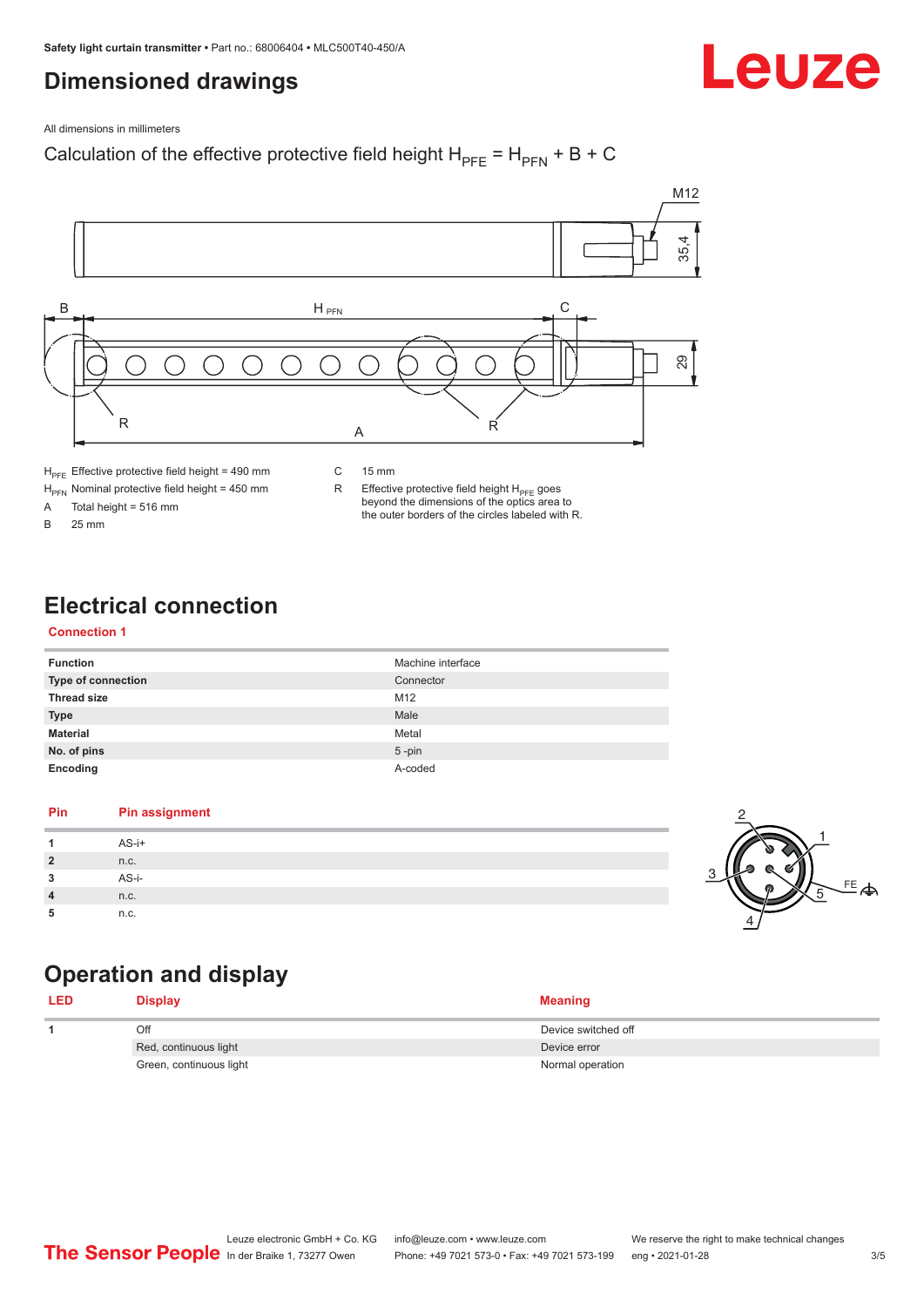# <span id="page-3-0"></span>**Suitable receivers**

# **Leuze**

| Part no. | <b>Designation</b> | <b>Article</b>                   | <b>Description</b>                                                                                                                                                |
|----------|--------------------|----------------------------------|-------------------------------------------------------------------------------------------------------------------------------------------------------------------|
| 68007404 | MLC510R40-450/A    | Safety light curtain<br>receiver | Resolution: 40 mm<br>Protective field height: 450 mm<br>Response time: 5 ms<br>Interface: AS-Interface Safety at Work<br>Connection: Connector, M12, Metal, 5-pin |

## **Part number code**

|            | Part designation: MLCxyy-za-hhhhei-ooo                                                                                                                                                                                                                                                      |
|------------|---------------------------------------------------------------------------------------------------------------------------------------------------------------------------------------------------------------------------------------------------------------------------------------------|
| <b>MLC</b> | <b>Safety light curtain</b>                                                                                                                                                                                                                                                                 |
| x          | <b>Series</b><br>3: MLC 300<br>5: MLC 500                                                                                                                                                                                                                                                   |
| yy         | <b>Function classes</b><br>00: transmitter<br>01: transmitter (AIDA)<br>02: transmitter with test input<br>10: basic receiver - automatic restart<br>11: basic receiver - automatic restart (AIDA)<br>20: standard receiver - EDM/RES selectable<br>30: extended receiver - blanking/muting |
| z          | Device type<br>T: transmitter<br>R: receiver                                                                                                                                                                                                                                                |
| a          | <b>Resolution</b><br>14: 14 mm<br>20:20 mm<br>30:30 mm<br>40:40 mm<br>90: 90 mm                                                                                                                                                                                                             |
| hhhh       | Protective field height<br>150  3000: from 150 mm to 3000 mm                                                                                                                                                                                                                                |
| ${\bf e}$  | <b>Host/Guest (optional)</b><br>H: Host<br>MG: Middle Guest<br>G: Guest                                                                                                                                                                                                                     |
| j.         | Interface (optional)<br>/A: AS-i                                                                                                                                                                                                                                                            |
| 000        | Option<br>/V: high Vibration-proof<br>EX2: explosion protection (zones 2 + 22)<br>SPG: Smart Process Gating                                                                                                                                                                                 |
|            | <b>Note</b>                                                                                                                                                                                                                                                                                 |
|            | $\&$ A list with all available device types can be found on the Leuze website at www.leuze.com.                                                                                                                                                                                             |

## **Notes**

| Observe intended use!                                                                                                                |
|--------------------------------------------------------------------------------------------------------------------------------------|
| $\&$ The product may only be put into operation by competent persons.<br>§ Only use the product in accordance with its intended use. |